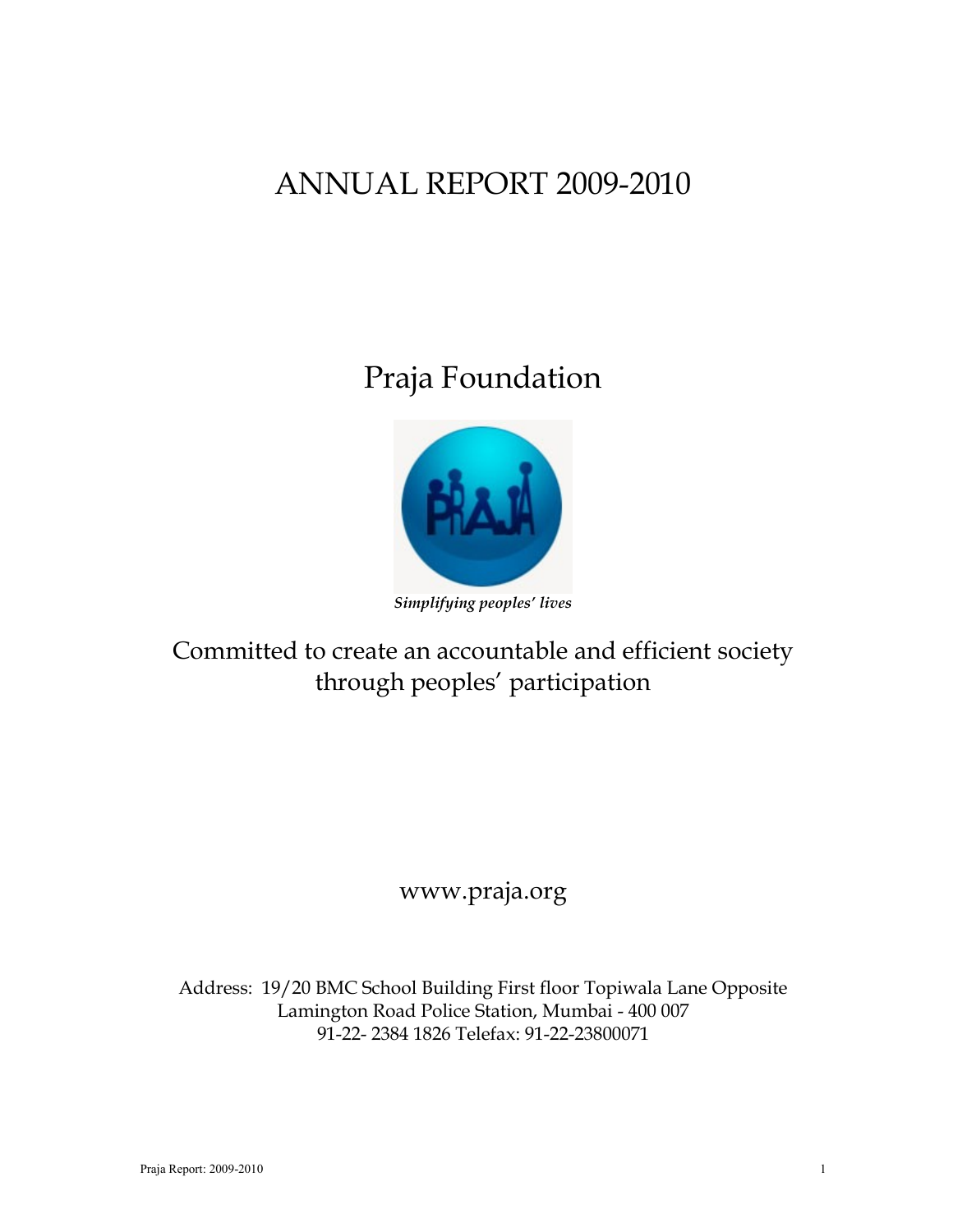## **Praja Dialogue (Accountability project)**

**Period:** April 2009 – March 2010

#### **Introduction:**

Our new project "PRAJA Dialogue" is a unique platform that allows the elected representatives' to understand and connect with their constituent members and the citizens on a forum to get their issues addressed. The project was launched in March, 2009 by the Mayor of Mumbai, Ms Shubha Raul. Representatives from Congress, BJP and Shiv Sena political parties also graced the occasion.

The project not only gives dialogue space but also provides constituency wise information on issues concerning the citizens. This information is collected from the government agencies and acquired under Right to Information Act. The Accountability project empowers people to dialogue with their Elected Representative and thereby provides an opportunity to increase the participation of citizens in the governance.

One of the major achievements has been development of the online discussion forums and starting of the two way communication process between citizens and Elected Representatives.

Praja released six white papers in this year to show the workings of elected representatives. All of them were widely covered by print and electronic media. At the end of year Praja presence can be overtly felt with more than 1500 members online, more than 100 topics discussed daily, a regular feedback mechanism to elected representatives and increasing number of support from organisations and individuals. We also launched "BIGGY", a mascot to represent citizen of Mumbai and people"s power as community.

The most important achievement for Praja now is that we are looked upon as an organisation that does substantial research and create report on the workings of elected representatives. The credibility of the organisation is now recognised by Government, Administrative bodies, Elected Representatives and Political Party.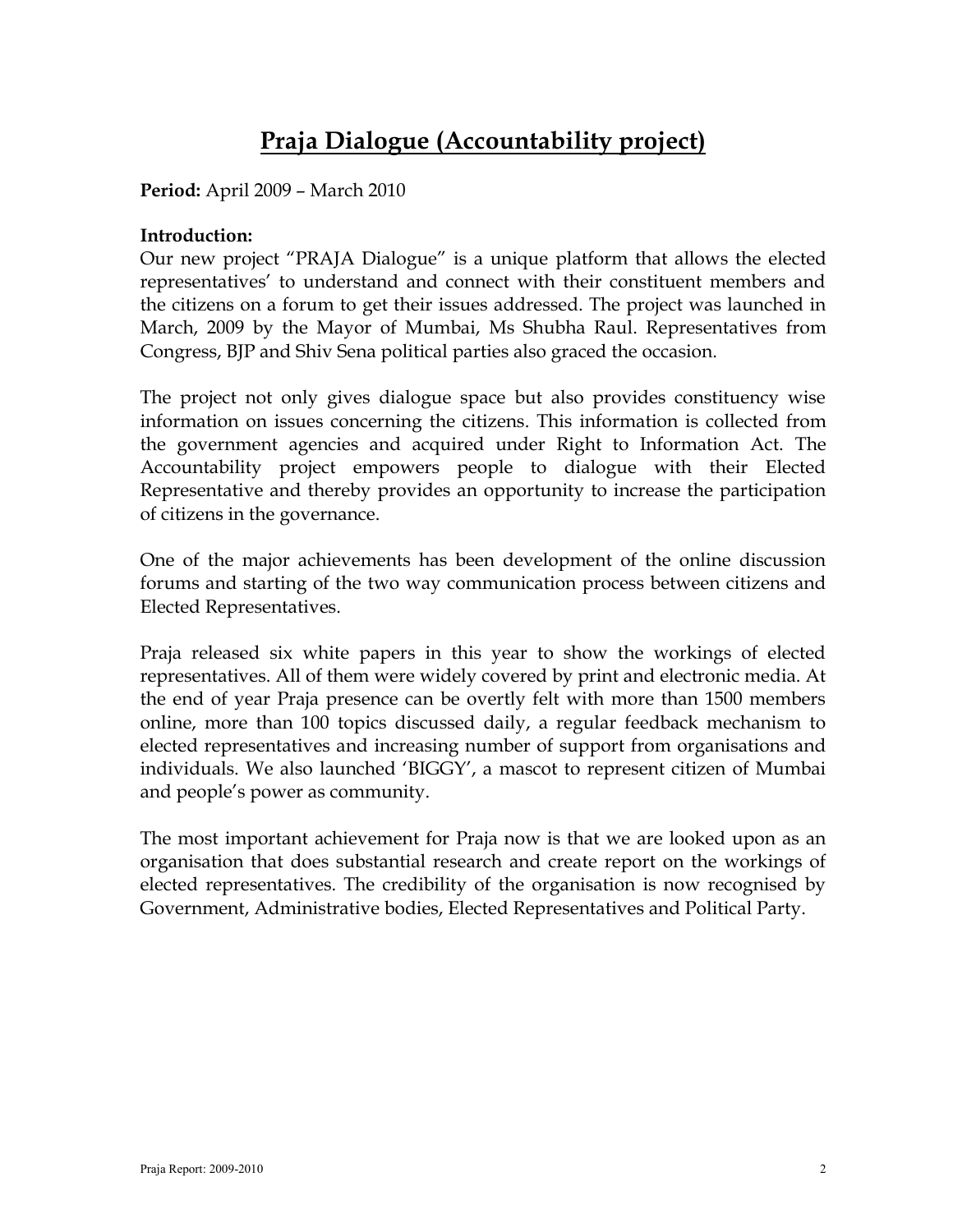Activities (April 2009 – March 2010): **Events**

#### **(a) Launch of MP White Paper concentrating on issues in MP constituency.**

Date: Month of April.

As the National Assembly was due, Praja released a White Paper giving details of issues concerning the citizens in the Member of Parliament Constituency. Thus a report on Health, Education, Civic and Crime issues in six constituencies of MP was released. The pick of report was on highest cases of Rape are in South Mumbai. The report was released to selected media houses and special effort was given to bring in citizens issues through interviews.

#### **(c) Forum Launch and release on White Paper on Human Development Index and Mumbai.**

#### Date: 29<sup>th</sup> of August

Praja dialogue promotes and facilitate a platform were a citizens can communicate his/her needs to the elected representatives in a structured format. The first feature was launched on online dialogue forum was launched by the Member of Parliament of North West Constituency, Shri Gurudas Kamat. He promised his support and participation for this unique dialogue platform. Mr Kamat and Mr BG Deshmukh released the white paper called as National Agenda for Mumbai. Giving comparative analysis of three main areas of Human Development Index, Literacy, Life Expectancy and GDP, also added was the real time issues of Mumbai.

#### **(d) Launch of MLA White paper: [An analysis of the working of MLA's of Mumbai](http://www.praja.org/white_paper/Political_Party_wise_MLA_functions_White_Paper.pdf)  [\(Political Party Wise\).](http://www.praja.org/white_paper/Political_Party_wise_MLA_functions_White_Paper.pdf)**

#### Date: October'09

As the state elections were approaching, Praja came up with MLA White paper. Series of article appeared in Hindustan ( English daily) and Locksatta ( Marathi Daily) other than these many other Print press and audio visual press took this up widely.

#### (e) **[Report on the working of elected representatives in Ward Committees. And](http://www.praja.org/white_paper/MARCH_2010_WARD_COMMITTEE.pdf)  [DETAILS of civic problems registered with the Municipal Corporation across](http://www.praja.org/white_paper/MARCH_2010_WARD_COMMITTEE.pdf)  [the Wards in Mumbai.](http://www.praja.org/white_paper/MARCH_2010_WARD_COMMITTEE.pdf)**

#### Date: 23rd March'10

The White paper gave an understating on Ward committee and how it is the most important system for Indian democracy. This Paper had the data on Councilor's question asked and the kind of question asked with relevance to the constituency"s problem. This white paper was widely talked about and covered by many print and visual media. This paper was also translated in Marathi and posted to the respective councilor.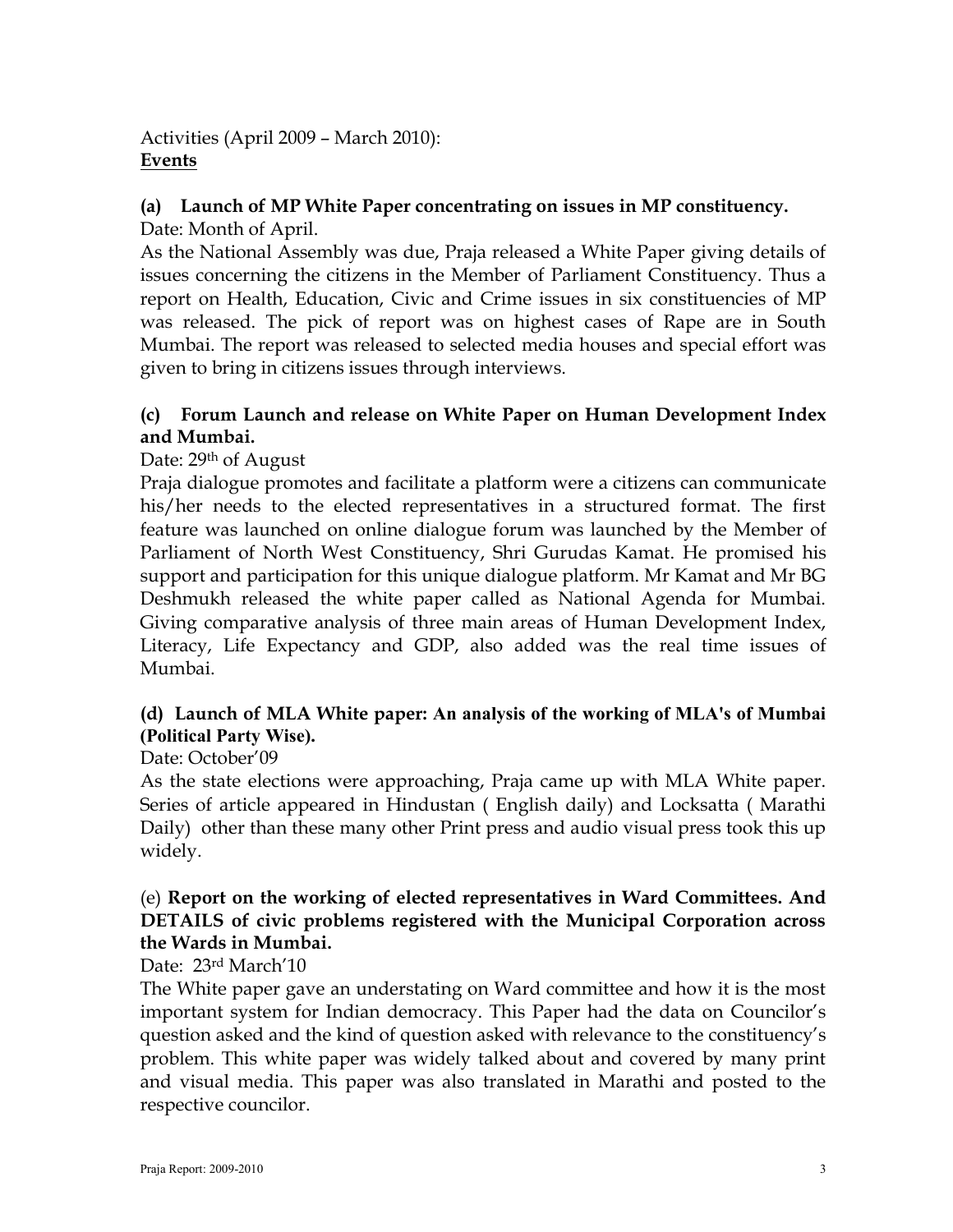#### **2. Website Development**

- New and user friendly software was developed for the project.
- The website pages have been redesigned.
- New features have been integrated.
- An independent reporting system is being developed where the citizens can view the functions of elected representative, compare details, view averages, etc.

#### **3. Outreach / Campaign**

#### **(a) Biggy:**

Conceptualizations of the mascot for Praja Foundation which will help address their needs and complaints of the citizens.

#### **(b)Activity list for the offline communication:**

A detailed activity list has been prepared to take biggy to the people. For the same, a film has been made on Biggy which will help people understand the role of biggy. It will also motivate the citizens to participate in the governance with their needs and issues.

To communicate with the mass, multiplexes, hoarding companies etc. are being contacted to disseminate the message of Biggy.

#### **(c) Launch of Biggy , 19th November**

This event took Biggy to the people/Citizen. A big (20ft) Biggy balloon stood on the steps of Asiatic Library. A press-meet was held to communicate the message; Biggy aims to spread, with the media. It was a quite successful Media Launch of the Biggy, as many print and visual media covered it, and appreciated the idea of the Mascot.

#### **(d) Online communication through:**

Online communication with the citizens and the elected representatives is ongoing through the Forum, facebook, twitter and the periodic e-mailers sent.

This aims to increase the hits of the website and bring more people on-board the dialogue process.

#### **4. Data Collection**

#### **(a) Access to data cycle:**

The information on the functions and issues of the elected representatives is collected under the Right to information Act. The procedure takes approximately three months to collect the data. Praja has now formed a team to continuously